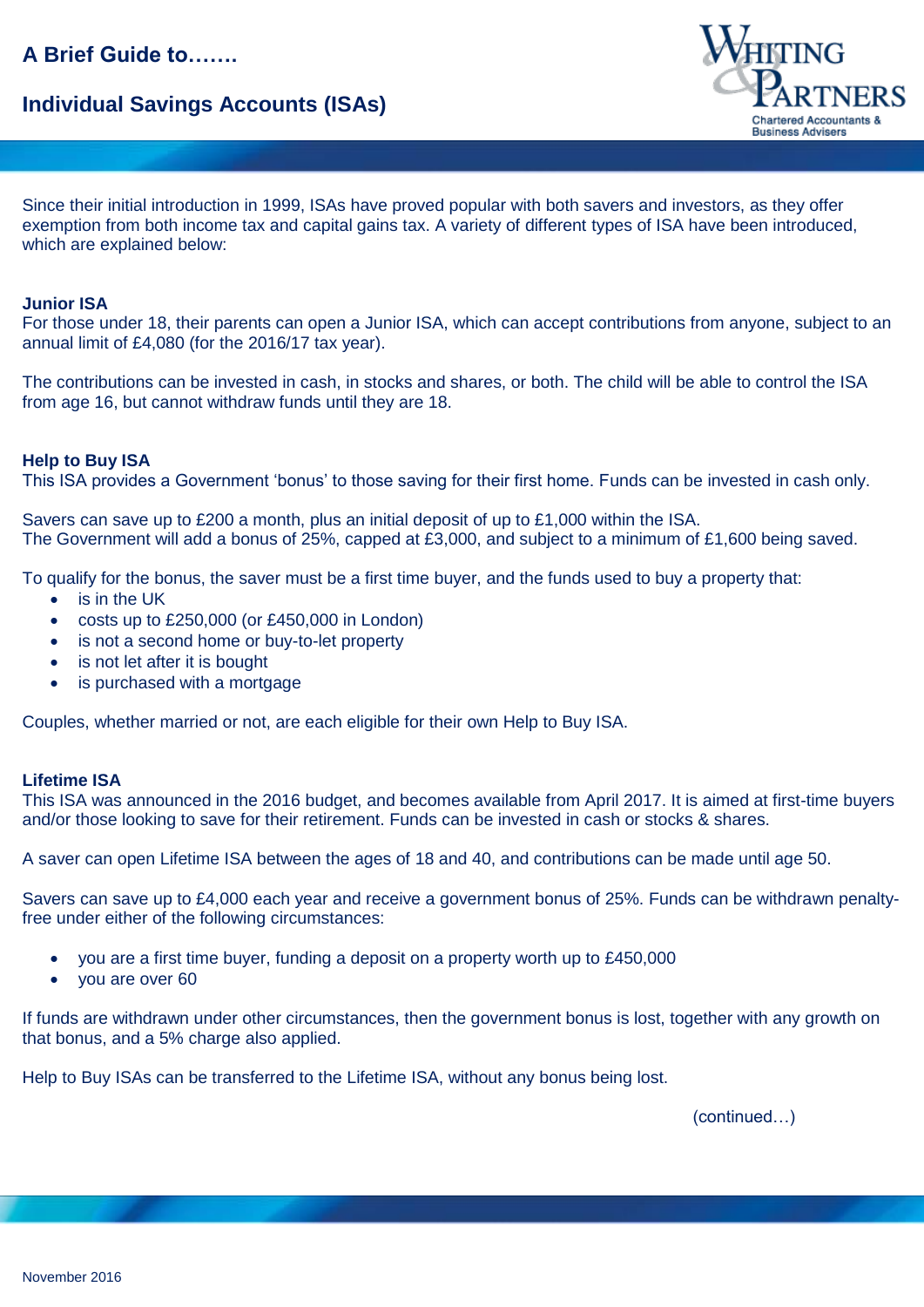

### **'Normal' ISA**

The ISA allowance for 2016/17 is £15,240, rising to £20,000 from April 2017.

Investors can hold both the Help to Buy and Lifetime ISAs in addition to a 'normal' ISA, although the overall allowance cannot be exceeded. So, for example if a Help to Buy ISA had received £3,400 in 2016/17, a saver could still contribute £11,840 to a 'Normal' ISA.

The tax-free wrapper of an ISA can be used to contain a variety of different investments, with the main options being:

- **Cash ISA** effectively an income tax free savings account. With interest rates at low levels, and tax-free allowances introduced to non-ISA savings, these ISAs are generally only of interest to savers with high levels of income.
- **Stocks & Shares ISA** both income and capital gains are tax-free. This type of ISA can hold quoted shares, unit trusts, corporate and government bonds. Following the introduction of additional income tax charges on dividends from April 2016, these ISAs are becoming very popular as a method of reducing income tax liabilities.
- **Innovative Finance ISA** this type of ISA can contain peer-to-peer loans.

There is no limit to the number of different types of each 'normal' ISA that can be held, provided the total contributions in each tax year does not exceed the ISA allowance for that year.

### **Inheritance Tax and Estate planning**

Whilst there is no specific inheritance tax exemption for ISAs, there are potential planning points to consider when considering inheritance tax planning:

- Stocks & shares ISAs are now able to hold shares quoted on the Alternative Investment Market (AIM). AIM shares can, if held for 2 years, qualify for 100% Business Relief, resulting in them being free from Inheritance Tax. AIM shares are also exempt from Stamp Duty.
- On the death of an ISA investor, their surviving spouse or civil partner is eligible to an additional ISA allowance for the year of death, based on the value of the deceased's ISA.

### **Find out more**

For further information, please get in touch with your usual contact, or speak to one of our specialists:

| <b>Neil Groom</b> | <b>Tax Manager</b>                 |
|-------------------|------------------------------------|
| <b>Telephone</b>  | 01353 662 595                      |
| Email             | neilgroom@whitingandpartners.co.uk |
| Jodie Tarbin      | <b>Assistant Tax Manager</b>       |
| <b>Telephone</b>  | 01284 752 313                      |

Email jodietarbin@whitingandpartners.co.uk

This is a general illustrative guide only, and individual professional advice should be obtained on specific issues. The information is believed to be correct at the time of publication, but may change.